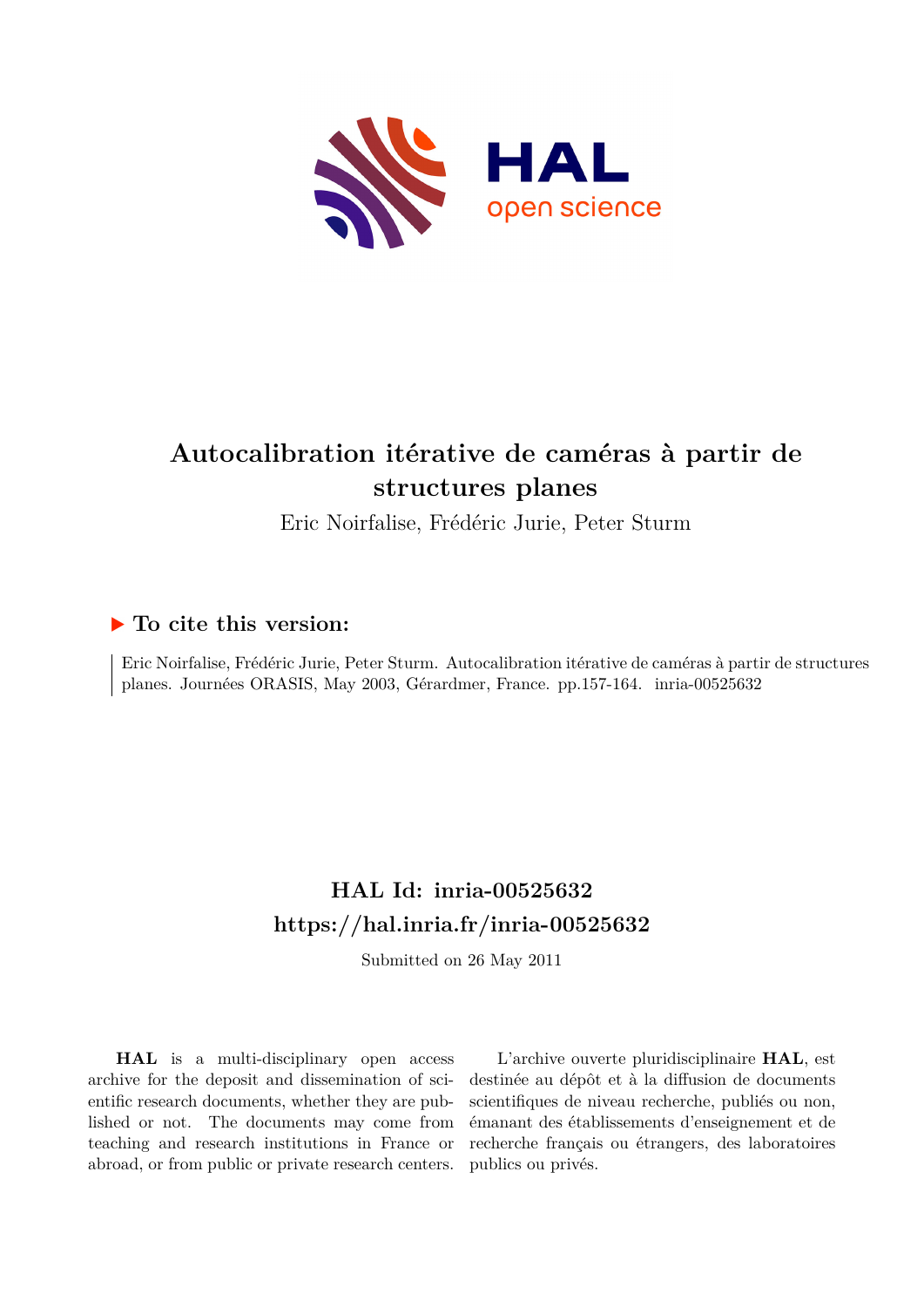## Autocalibration itérative de caméras à partir de structures planes

*Iterative camera autocalibration based on planar scenes* 

Eric Noirfalise<sup>1</sup>, Frédéric Jurie<sup>1</sup> et Peter Sturm<sup>2</sup> <sup>(1</sup>)LASMEA - CNRS UMR 6602, Université Blaise-Pascal, 63170 Aubière (2) INRIA Rhône-Alpes, 655 avenue de l'Europe, 38330 Montbonnot St. Martin eric.noirfalise@lasmea.univ-bpclermont.fr

## Résumé

Dans cet article, nous nous intéressons à l'utilisation d'objets plans dans les processus d'autocalibration de caméras. La méthode que nous proposons permet de réaliser l'autocalibration d'une caméra observant un objet planaire inconnu à l'aide de cinq images ou plus de l'objet. Néanmoins, cette méthode vise plutôt des applications de type autocalibration "temps réel vidéo" dans lesquels de très nombreuses images doivent être traitées. La plupart des algorithmes proposés dans la littérature sont assez mal adaptés à ce type de problématique dans laquelle le volume de données est très important. Pour résoudre ce problème, nous utilisons une approche itérative basée sur le filtre de kalman. Chaque nouvelle image permet le calcul d'une reconstruction projective du plan observé. Cette reconstruction, nous allons le montrer, permet de raffiner la structure métrique de la scène à travers le filtre de Kalman.

## Mots Clés

Autocalibration, objets plans, filtre de Kalman

## Abstract

In this paper we present an iterative algorithm for camera autocalibration from five or more views of an unknow planar scene. Although our method work provided five views, we aim the particular case of "real time video" autocalibration problems which involves an important number of images. We used a stratified approch to compute a metric reconstruction of camera and scene structure. In a first step, we compute a projective reconstruction of scene structure using planar homography. This intermediate reconstruction is used in a second time in a Kalman Filter which ensure its rectification to recover metric properties.

## Keywords

Autocalibration, planar scene, Kalman filter

#### Introduction  $\mathbf 1$

La calibration d'une caméra consiste à estimer ses paramètres intrinsèques (focale, point principal, ...) à l'aide d'un objet géométriquement connu appelé mire de calibrage. Ce processus permet de faciliter la recherche d'informations tridimensionnelles sur une scène a priori inconnue. Lorsque cet objet de calibrage est géométriquement inconnu, on parle de processus d'autocalibration.

Cet article présente une méthode permettant l'autocalibration itérative d'une caméra observant une scène plane. Par autocalibration on entend la recherche d'informations métriques sur la scène observée en l'absence de données sur les paramètres intrinsèques de la caméra, sur sa position spatiale et sur l'objet observé. Nous nous placons donc dans le cas d'une caméra non calibrée observant un objet plan géométriquement inconnu.

L'utilisation d'objets plans pour l'autocalibration présente deux attraits majeurs par rapport à l'utilisation d'objets tridimensionnels quelconques. D'une part les surfaces planes sont indéniablement les primitives les plus représentées dans les scènes de la vie courante, ce qui permet d'envisager une large gamme d'applications pour cet algorithme. D'autre part la reconstruction projective de scènes planes, phase intermédiaire de calcul utilisée par notre algorithme, est assez aisée comme nous le verrons dans la première partie de cet article.

On distingue dans la littérature deux principales approches du problème d'autocalibrage : les processus directs et les processus stratifiés.

L'autocalibrage directe, tel que le propose [2], consiste à estimer directement les paramètres intrinsèques et extrinsèques des caméras ainsi que la géométrie de l'objet observé en respectant une structure euclidienne.

Dans un processus d'autocalibrage stratifié [8], ce qui est le cas de notre méthode, la reconstruction de la structure euclidienne du problème n'est pas obtenue directement. On procède dans un premier temps à une reconstruction projective de la structure de la scène pour ensuite effectuer une rectification permettant d'obtenir sa structure euclidienne.

Notre but est de permettre l'autocalibration d'une scène planaire dans un contexte de "temps réel vidéo". Ceci suppose le traitement d'une grande quantité de données en un temps très restreint.

Les méthodes présentées dans [2] et [8] sont peu ef-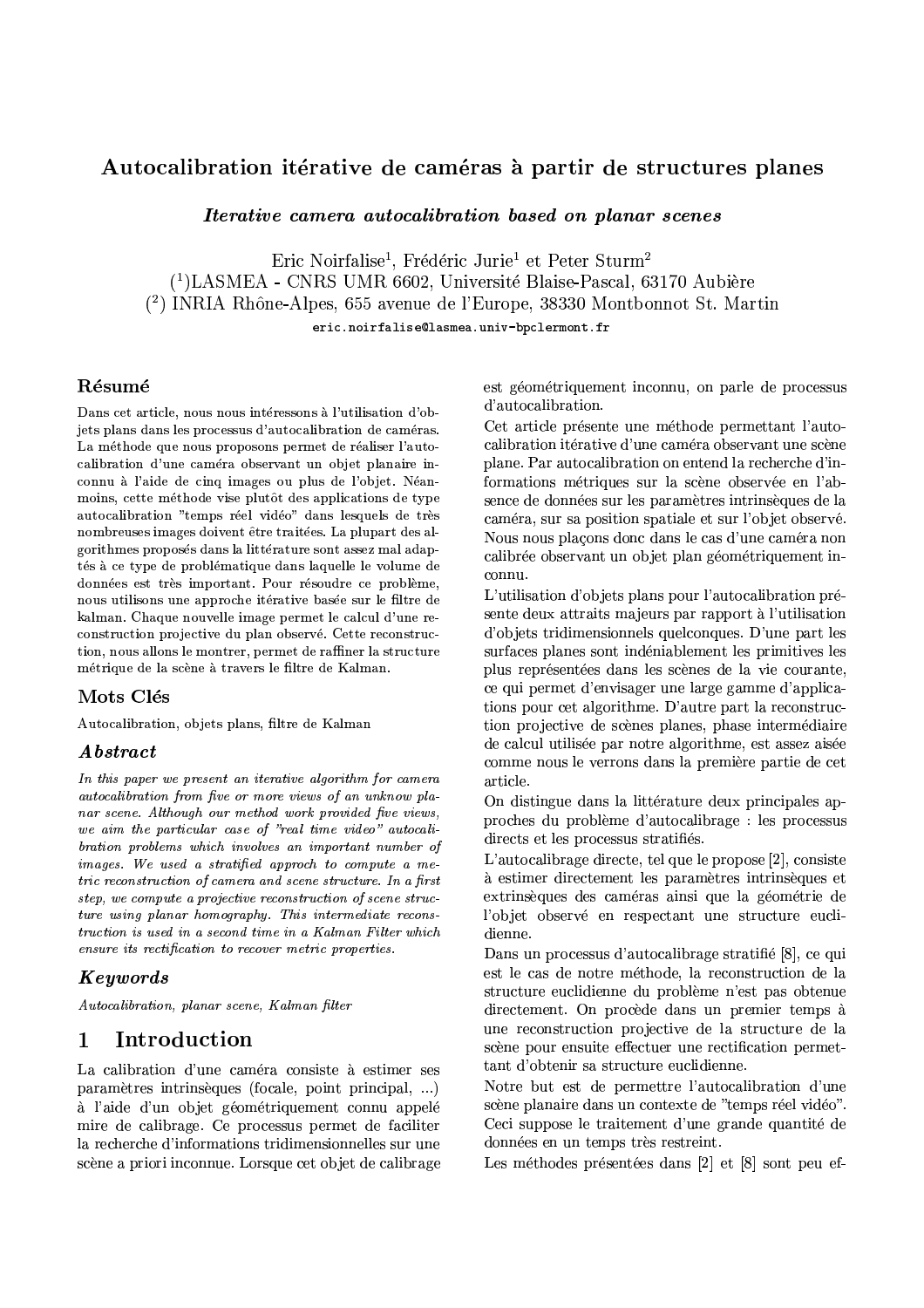ficace lorsque l'on souhaite traiter un grand nombre d'images. Ainsi [8] propose une méthode d'autocalibration basée sur la résolution d'un problème de minimisation non linéaire. Une telle méthode est très efficace lorsque l'on dispose de quelques vues "bien choisies" mais devient assez contraignante si l'on doit échantillonner des images dans une vidéo (se pose en particulier le problème du choix d'images "pertinentes").

Une méthode de calibration (et non pas d'autocalibration) présentée dans [7] permet de s'affranchir de cette phase d'optimisation par la linéarisation du système d'inconnues.

La méthode présentée dans [2], bien que présentant un caractère récursif, n'est pas envisageable non plus dans notre cas puisque le nombre de paramètres à estimer croît linéairement avec le nombre d'images traitées.

Notre approche stratifiée du problème d'autocalibration est à rapprocher de [1] qui propose une méthode d'autocalibration directe mais itérative utilisant un objet planaire.

Nous supposerons dans la suite que les paramètres intrinsèques de la caméra sont des variables inconnues mais constantes. Ce qui revient à dire que toutes les images de la séquence ont été acquises à l'aide d'une caméra inconnue mais dont les paramètres intrinsèques restent constants.

La première partie de cet article est consacrée à la phase de reconstruction projective de la scène. La rectification de cette reconstruction permet, tel que le présente la partie deux, d'estimer la géométrie euclidienne de cette scène. La troisième partie décrit l'utilisation du filtre de Kalman dans le processus d'autocalibration itérative. Enfin, dans une quatrième partie, nous présentons quelques résultats expérimentaux ainsi qu'une comparaison avec une méthode plus classique utilisant une optimisation non linéaire globale.

### $\overline{2}$ Reconstruction projective d'une scène plane

Dans cette partie, nous souhaitons estimer une reconstruction projective du plan II observé dans la scène. De part la structure planaire de l'objet observé, le plan  $\Pi$  et ses différentes projections  $\pi_i$  dans les images sont liées linéairement par des homographies comme le montre la figure 1.

Ainsi, la projection  $x_i$  d'un point **X** du plan  $\Pi$  dans l'image numéro i sera donnée par la relation suivante :

$$
H_{0i} \mathbf{X} = x_i
$$

Estimation des homographies. Dans notre cas, la position spatiale du plan  $\Pi$  est inconnue, seules sont connues les projections de quelques points de ce plan dans les images. On ne peut donc pas directement calculer les matrices  $H_{0i}$  permettant une reconstruction euclidienne du plan.

Il est néanmoins possible d'estimer les matrices  $H_{ij}$ pour i et j non nuls. Si l'on dispose de n points du plan appariés dans chacune des deux images  $(n > 4)$ , on peut exploiter la relation suivante pour estimer la matrice  $H_{ij}$ :

$$
x_j = H_{ij} x_i \Rightarrow x_j \times H_{ij} x_i = 0
$$

où  $x \times y$  représente le produit vectoriel de x par y. Ce système d'équations est linéaire selon les éléments de  $H_{ij}$  et peut se mettre sous la forme  $A\mathbf{h_{ij}} = 0$  où A est une matrice 3nx9 dépendant des  $\{(x_i^k, x_i^k), k =$ 1.*n*} et  $\mathbf{h_{ij}} = (h_{ij}^{11}, h_{ij}^{12}, ..., h_{ij}^{33})^{\top}$ . La solution de ce système est donnée par le vecteur singulier associé à la plus petite valeur singulière de la matrice A.

On pourra noter l'existance d'algorithmes de tracking tels que [4], permettant l'estimation des  $H_{ij}$  en temps réel.

**Reconstruction projective.** La projection du plan dans une image quelconque étant liée à sa reconstruction euclidienne par une homographie, nous pouvons choisir arbitrairement la première image pour fixer une base projective de reconstruction. La projection des points de la première image vers les autres images sera donnée par la relation :

$$
x_j = H_{1j} x_1
$$

## Structure euclidienne et auto-3 calibration

#### Modèle de caméra  $3.1$

Nous utilisons un modèle de caméra dit "trou d'épingle" qui correspond géométriquement à une projection perspective des points de la scène dans le plan image. La matrice  $3 \times 4$  de projection P peut-être représentée à l'aide des paramètres intrinsèques et extrinsèques du capteur comme suit :

$$
P = KR(I_3|t) \tag{1}
$$

 $R$  est ici une matrice orthogonale et  $t$  un vecteur de  $\mathbb{R}^3$  traduisant respectivement la position en rotation et translation de la caméra dans l'espace.  $K$  est la matrice 3 x 3 des paramètres intrinsèques de la caméra qui peut-être écrite sous la forme :

$$
K = \left( \begin{array}{ccc} fu & s & u_0 \\ 0 & fv & v_0 \\ 0 & 0 & 1 \end{array} \right)
$$

où  $(u_0, v_0)$  sont les coordonnées du point principal dans l'image,  $(fu, fv)$  les rapport de la focale sur la taille des pixels en ligne et en colonne, et  $s$  le facteur d'obliquité.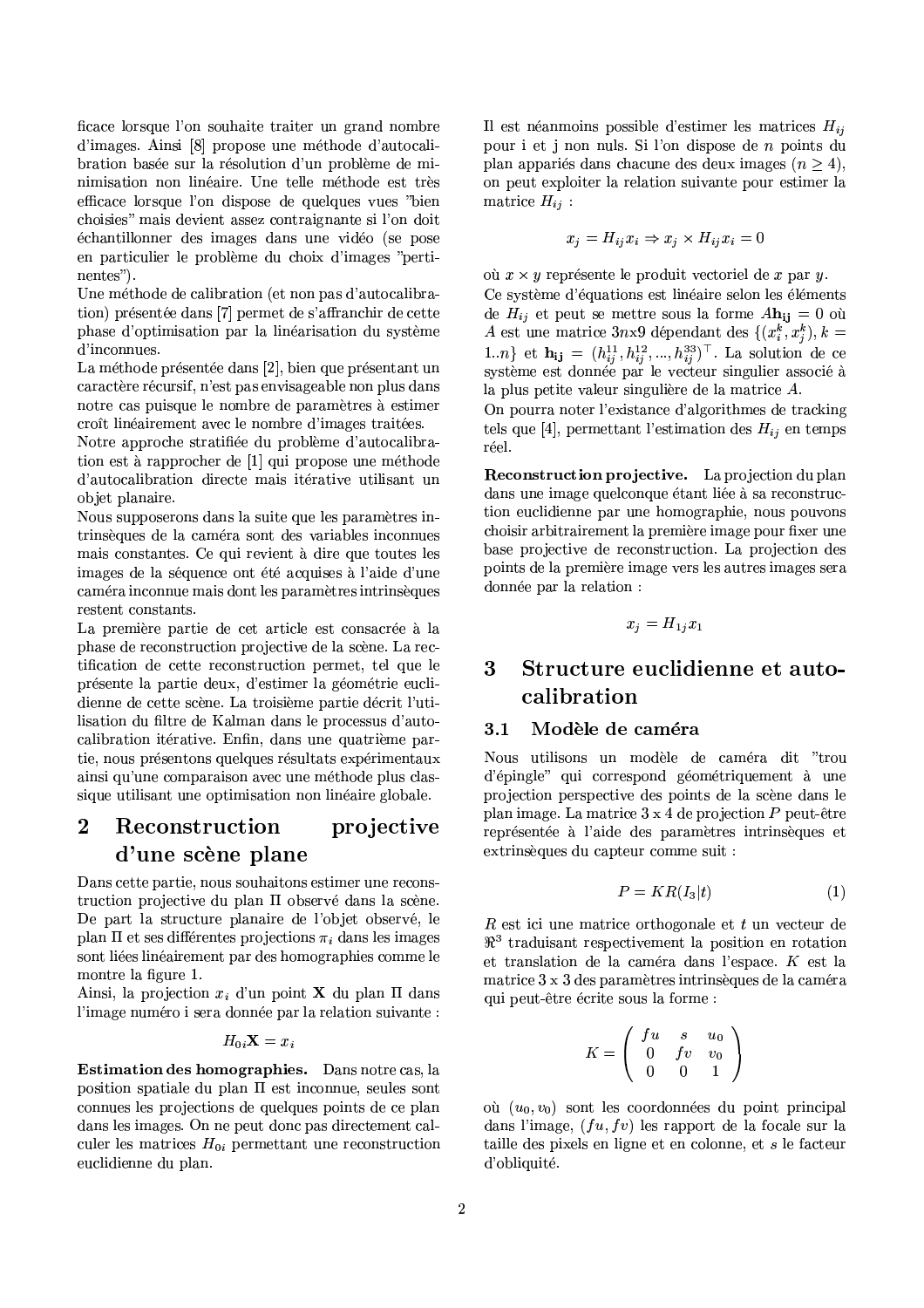

FIG. 1 – La planéité de l'objet observé introduit des relations linéaires particulières entre l'objet lui même et ses projections dans les images

#### La conique absolue et son image  $3.2$

**Définition.** La conique absolue  $\Omega_{\infty}$  est une conique complexe du plan à l'infini  $\pi_{\infty}$ . Les points de  $\mathcal{P}^2$ :  $\mathbf{X} = (X_1, X_2, X_3)^\top$  du plan à l'infini appartenant à cette conique vérifient l'équation :

$$
X_1^2 + X_2^2 + X_3^2 = 0
$$

ou encore :  $\mathbf{X}^\top \mathbf{\Omega}_{\infty} \mathbf{X} = \mathbf{X}^\top I \mathbf{X} = 0$ . Etant donné une matrice de projection  $P = KR(I|t)$ et un point  $X_{\infty} = (X_1, X_2, X_3, 0)^{\top}$  de  $\pi_{\infty}$ , la projection du point  $X_{\infty}$  par la matrice de projection P est donnée par la relation :

$$
\begin{array}{rcl} x & = & PX_{\infty} \\ & = & KR(I|t)(X_1, X_2, X_3, 0)^\top \\ & = & KR\tilde{X} \end{array}
$$

où  $\tilde{X} = (X_1, X_2, X_3)^{\top}$ .

On peut déduire de cette relation que l'homographie  $H$ , qui met en correspondance les points du plan à l'infini avec leur projection dans une image, peut se mettre sous la forme  $H = KR$ .

De plus, en utilisant la relation d'orthogonalité  $R^{\top}R =$ I, l'image  $\omega$  de la conique absolue  $\Omega_{\infty}$  peut se mettre sous la forme :

$$
\omega = H^{-\top} I H^{-1} = (KR)^{-\top} (KR)^{-1} = (K K^{\top})^{-1} \tag{2}
$$

On peut remarqquer que cette relation est indépendante de la position du capteur dans l'espace.

Points cycliques. Etant donné un plan II de la scène, l'intersection de ce plan avec le plan à l'infini  $\pi_{\infty}$  forme la droite  $l_{\infty}$ . Les points de la droite  $l_{\infty}$  dualisent l'espace des directions du plan II. En d'autres termes, une direction  $x$  du plan  $\Pi$  correspond à un point sur la droite  $l_{\infty}$  et réciproquement.

On appelle points cycliques de  $\Pi$ , les directions  $I =$  $(1, i, 0)^\top$  et  $\mathbf{J} = (1, -i, 0)^\top$  du plan  $\Pi$ . Ces directions correspondent à des points de  $l_{\infty}$  qui appartiennent donc aussi à  $\pi_{\infty}$ . On peut montrer que ces points ont la particularité d'être invariants aux transformations de type similarité. Leurs coordonnées seront donc identiques dans les repères liés à  $\Pi$  et à  $\pi_{\infty}$  dès lors que ces plans seront associés à des structures métriques. Ceci permet d'établir les relation suivantes :

$$
\mathbf{I}^\top \mathbf{\Omega}_{\infty} \mathbf{I} = (1, i, 0) I(1, i, 0)^\top = 0
$$
  

$$
\mathbf{J}^\top \mathbf{\Omega}_{\infty} \mathbf{J} = (1, i, 0) I(1, i, 0)^\top = 0
$$

montrant que les points I et J appartiennent à la conique absolue  $\Omega_{\infty}$ . On exploitera cette relation par la suite en remarquant que la projection de ces points dans une image appartient à la projection de la conique absolue dans l'image.

Pour plus de détails sur l'utilisation de la conique absolue  $\Omega_{\infty}$  et de son image  $\omega$ , on pourra se reporter à  $[3]$ .

## $3.3$ Relation entre homographie planaire et matrice de projection

On se place dans le cas où le plan observé dans la scène a pour équation  $Z = 0$ . Soit un point  $X =$  $(X_1, X_2, 0, X_4)^\top$  de la scène, réécrit sous la forme  $\tilde{X} = (X_1, X_2, X_4)^\top$ , et son projeté dans l'image  $\mathbf{x} =$  $(x_1, x_2, x_3)$ . On peut alors lier les coordonnées de ces points selon les deux équations suivantes :

$$
H\tilde{X} = \mathbf{x} \tag{3}
$$

$$
\mathcal{P}X = \mathbf{x} \Leftrightarrow KR\begin{pmatrix} 1 & 0 \\ 0 & 1 & t \\ 0 & 0 \end{pmatrix} \tilde{X} = \mathbf{x} \tag{4}
$$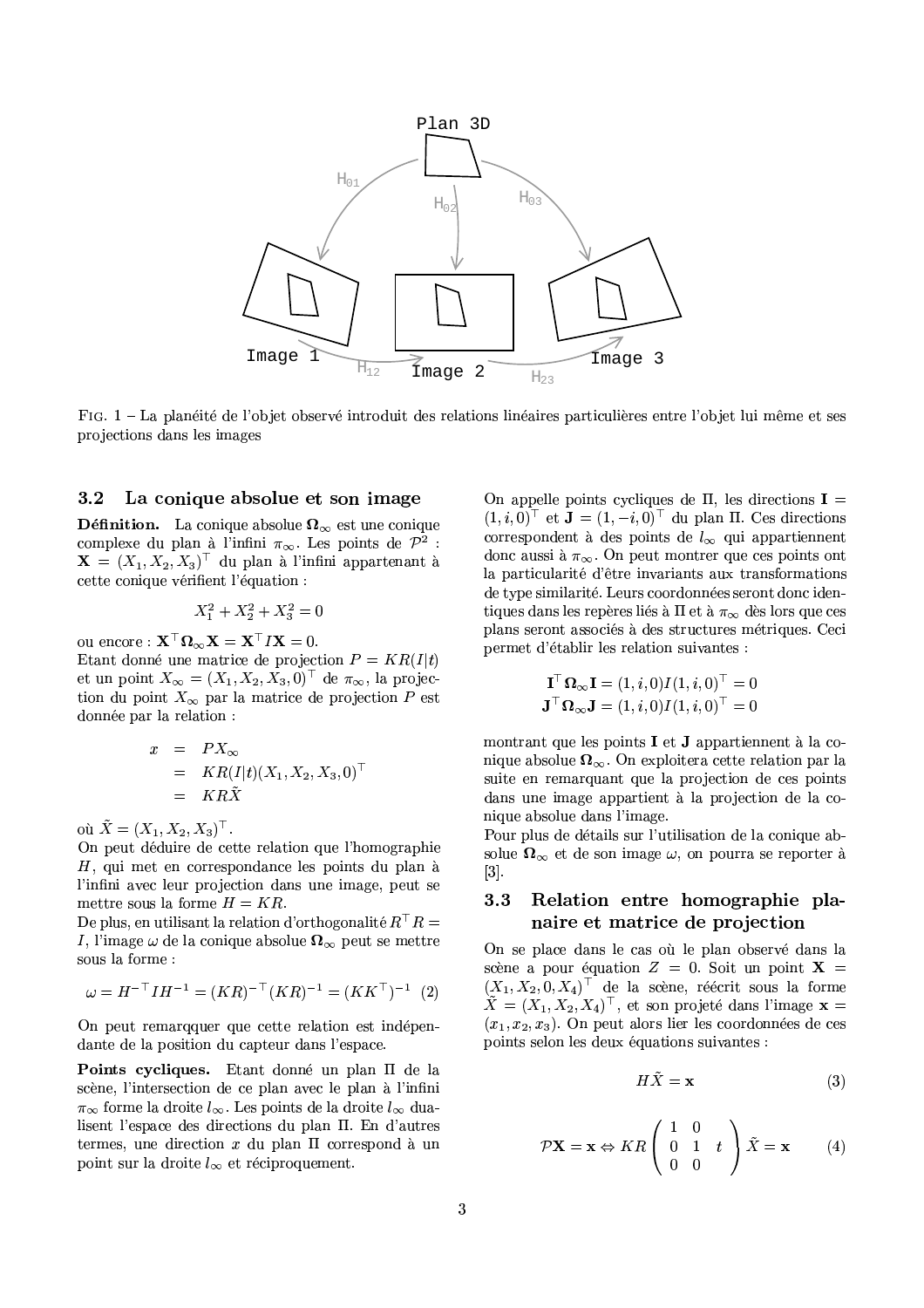Cette relation étant vérifiée quelque soit le point X du plan, on peut en déduire la relation :

$$
H = KR \left( \begin{array}{ccc} 1 & 0 \\ 0 & 1 & t \\ 0 & 0 \end{array} \right) \tag{5}
$$

Le fait de se placer dans une configuration où le plan observé a pour équation  $Z = 0$  n'a pas d'incidence sur les résultats précédent. En effet, si ce n'est pas le cas, il suffit d'effectuer un changement de repère (une rotation) pour s'y ramener.

## 3.4 Formulation des équations d'autocalibration

Dans cette partie, nous souhaitons établir une relation entre les paramètres intrinsèques du capteur et les homographies liant les points du plan  $\Pi$  à leurs projections dans les images.

Première approche. Etant donné une homographie H liant la structure euclidienne du plan  $\Pi$  observé à son image, la projection x d'un point X du plan dans l'image est donnée par :  $HX = x$ . En particulier, la projection des points cycliques  $\mathbf{I} = (1, i, 0)^{\top}$ et  $\mathbf{J} = (1, -i, 0)^\top$  sera donnée par :  $H\mathbf{I} = \mathbf{i}$  et  $H\mathbf{J} = \mathbf{j}$ . Si l'on note  $\omega$  la projection de la conique absolue dans l'image, on a d'apres l'équation 2 :  $\omega = (KK^{\top})^{-1}$ . Les points cycliques appartenant à  $\Omega_{\infty}$ , leur projection appartient donc à  $\omega$ :

$$
\mathbf{I}^\top H^\top (K K^\top)^{-1} H \mathbf{I} = 0
$$
  

$$
\mathbf{J}^\top H^\top (K K^\top)^{-1} H \mathbf{J} = 0
$$

Ces deux systèmes d'équations fournissent les deux équations indépendantes utilisées dans notre processus d'autocalibration :

$$
\mathbf{h_1}^\top \omega \mathbf{h_1} - \mathbf{h_2}^\top \omega \mathbf{h_2} = 0 \tag{6}
$$

$$
\mathbf{h_1}^\top \omega \mathbf{h_2} = 0 \tag{7}
$$

où  $h_1$  et  $h_2$  sont des vecteurs colonne de la matrice  $H.$ 

Seconde approche. Une alternative à la formulation précédente consiste à utiliser la structure particulière du produit  $H^{\top} \omega H$ . En effet, si l'on se repport à l'équation 5, on peut effectuer le développement suivant:

$$
H^{\top} \omega H = \begin{pmatrix} 1 & 0 \\ 0 & 1 & t \\ 0 & 0 \end{pmatrix}^{\top} R^{\top} R \begin{pmatrix} 1 & 0 \\ 0 & 1 & t \\ 0 & 0 \end{pmatrix}
$$

$$
= \begin{pmatrix} 1 & 0 & t_1 \\ 0 & 1 & t_2 \\ t_1 & t_2 & t^{\top} t \end{pmatrix}
$$

On peut alors, par élimination du facteur d'échelle, extraire deux équations indépendantes de cette relation :

$$
\mathbf{h_1}^\top \boldsymbol{\omega} \mathbf{h_1} - \mathbf{h_2}^\top \boldsymbol{\omega} \mathbf{h_2} = 0 \tag{8}
$$
  

$$
\mathbf{h_1}^\top \boldsymbol{\omega} \mathbf{h_2} = 0 \tag{9}
$$

qui sont identiques aux équations 6 et 7 définies précédemment.

#### Définition du problème à résoudre 3.5

Réduction du nombre d'inconnues. Lors de la phase de reconstruction initiale, nous nous sommes placé dans la base projective définie par la projection du plan II dans la première image. Comme nous l'avons vu dans la partie précédente, les équations 6 et 7 sont valables uniquement dans le cas où l'homographie H lient les points du plan  $\Pi$ , associé à une structure euclidienne, à leurs projetés dans les images. Ces homographies correspondent aux matrices  $\{H_{0i}, i = 1..n\}$ de la figure 1 qui sont des inconnues dans notre cas. Néanmoins, toujours d'après la figure 1, nous pouvons exprimer les  $\{H_{0i}, i = 1..n\}$  en fonctions de  $H_{01}$  (inconnue), et des  $\{H_{ij}, i, j = 1..n\}$  (calculées lors de la phase de reconstruction initiale) :

$$
H_{0i} = H_{01}H_{1i} \tag{10}
$$

On se ramène alors à un jeu de paramètres restreint à estimer : l'image de la conique absolue  $\omega$  et la transformation  $H_{01}$ . On peut constater que ce jeu de paramètres ne dépend pas du nombre d'images traitées.

La paire d'équations 6 et 7 générée par chaque image (sauf la première), n'est pas linéaire en fonction de ces paramètres. En effet, les composantes  $\{h_i, j = 1, 2\}$  représentent la  $j^{eme}$  colonne de la matrice  $H_{0i} = H_{01}H_{1i}$ où i est le numéro de l'image traitée. On verra dans la partie suivante comment traiter ce problème dans le contexte d'un filtrage de Kalman.

**Estimation de**  $H_{01}$  et de  $\omega$ . La matrice  $H_{01}$  est une homographie permettant de reconstruire la structure métrique du plan II. On peut la décomposer sous la forme d'un produit de matrice  $H_{01} = H_A H_P$  de manière analogue à la décomposition proposée par [3].  $H_P$  permet de récupérer la structure affine du plan à partir de sa structure projective.  $H_A$  reconstruit sa structure métrique à partir de sa structure affine. On peut mettre les matrices précédentes sous la forme :

$$
H_A = \left(\begin{array}{cc} I & \mathbf{0} \\ \mathbf{v}^\top & 1 \end{array}\right) \text{ et } H_P = \left(\begin{array}{cc} K & \mathbf{0} \\ \mathbf{0}^\top & 1 \end{array}\right)
$$

où K est une matrice triangulaire suppérieure que nous normalisons en imposant  $k_{11} = 1$ . On obtient alors la forme suivante de  $H_{01}$  qui devient fonction des quatres paramètres  $a, b, c, d$ :

$$
H_{01} = \left(\begin{array}{ccc} 1 & a & 0 \\ 0 & b & 0 \\ c & d & 1 \end{array}\right)
$$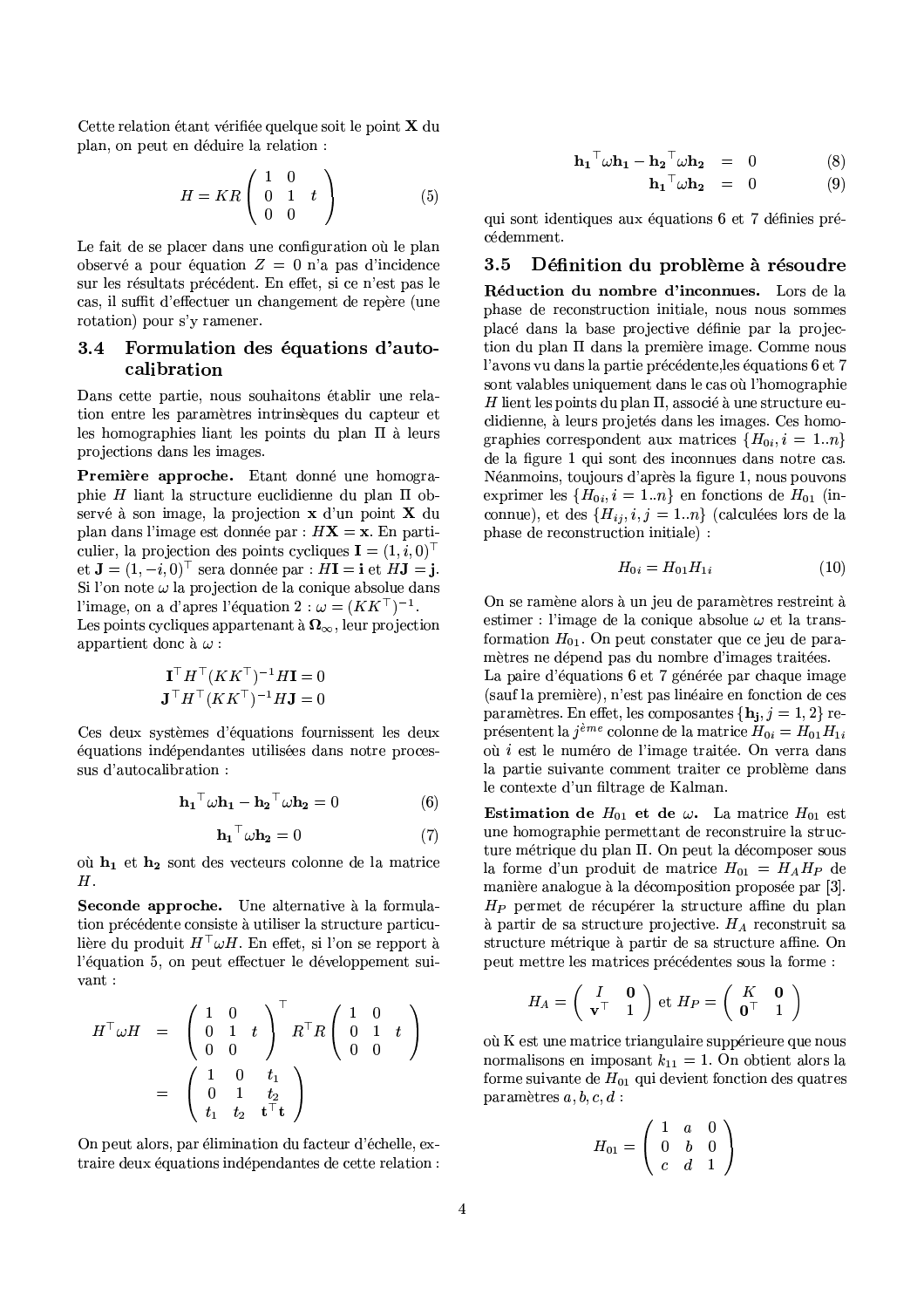Cette formulation peut être interprétée en terme de rectification des positions de la droite à l'infini et des points cycliques comme le montre [5].

La matrice  $\omega$  est une matrice symétrique à cinq degrés de liberté. En imposant  $\omega_{33} = 1$  à l'aide du facteur d'échelle, nous pouvons nous limiter à estimer les éléments suivant de la matrice :  $\{\omega_{11}, \omega_{12}, \omega_{13}, \omega_{22}, \omega_{23}\}.$ Nous aurons donc en pratique neuf paramètres à estimer : les cinq paramètres définissant l'image de la conique absolue et les quatre paramètres  $(a, b, c, d)$  définissant l'homographie de référence  $H_{01}$ 

Calcul de la matrice  $K$ . Nous avons vu précédement que les équations de calibrage 6 et 7 s'expriment en fonction de l'image de la conique absolue  $\omega$ . Pour retrouver les paramètres intrinsèques du capteur, il suffit de considerer la décomposition de Cholesky de la matrice  $\omega^{-1}$  :  $\omega^{-1} = K\overline{K}^{\top}$ . La décomposition de Cholesky fournit en effet une unique solution au problème  $A = UL$  où A est une matrice symétrique définie positive et, L et U respectivement des matrices triangulaires inférieures et triangulaires suppérieures.

## Calibrage récursif de la ca-4 méra

Nous souhaitons calibrer la caméra de manière récursive, c'est-à-dire utiliser les images une par une lorsqu'elles se présentent, sans retour en arrière possible. Les nombre de paramètres à estimer est, dans le cas général, de 9. En effet il faut estimer d'une par les 5 paramètres décrivant l'image de la conique absolue  $(\{\omega_{11}, \omega_{12}, \omega_{13}, \omega_{22}, \omega_{23}\})$  et les quatre paramètres que comporte la matrice de changement de base  $H_{01}$   $(a, b, c)$ et  $d$ ).

Chaque image amène deux contraintes, exprimées par les relations  $(6)$  et  $(7)$ . Ces deux contraintes traduisent l'ivariance de la projection de la conique absolue dans les images.

Ces deux équations ne sont pas linéaires par rapport aux paramètres recherchés. En effet, comme nous l'avons déjà expliqué, les composantes  $\{h_j, j = 1, 2\}$ représentent la  $j<sup>ème</sup>$  colonne de la matrice  $H_{0i}$  =  $H_{01}H_{1i}$  où *i* est le numéro de l'image traitée.

En développant les équations, il est facile de constater que des termes quadratiques apparaissent, concernant en particulier les coefficients  $a, b, c, d$  et des termes bilinéaires existent également.

Un tel problème d'estimation récursive à partir d'une équation d'observation non linéaire peut être traité en mettant en oeuvre un filtre de Kalman étendu. Nous ne ferons que rappeler les principes de base d'un tel filtre; le lecteur désirant obtenir plus de détail pourra se référer à [6].

Pour définir ce problème d'estimation, nous supposons que les paramètres à estimer sont contenus dans un vecteur appelé vecteur d'état, dont l'évolution, notée  $\{x_k, \in N\}$ , est régie par l'équation

$$
\mathbf{x}_k = \mathbf{f}(\mathbf{x}_{k-1}, \mathbf{v}_{k-1}) \tag{11}
$$

où

- $f_k: R^{nx} \times R^{nv} \to R^{nx}$  est une fonction non linéaire de l'état $\mathbf{x}_{k-1}$
- $-\{\mathbf{v}_{k-1}, k \in N\}$  est un processus de bruit indépendant
- nx et nv sont les dimension du vecteur d'état et du vecteur de bruit respectivement.

Les paramètres de  $x_i$  ne sont pas directement mesurables. En revanche, ils sont observables à travers une équation de mesure :

$$
\mathbf{z}_k = \mathbf{h}_k(\mathbf{x}_k, \mathbf{n}_k),\tag{12}
$$

 $où$ :

- $\mathbf{h}_k: R^{nx} \times R^{nn} \to R^{nz}$  est une fonction non-linéaire.
- $\{\mathbf{n}_k, k \in N\}$  est un processus de bruit indépendant
- $nz$  and nn sont les dimensions de la mesure et du bruit respectivement.

Ce qui est recherché en particulier, c'est une estimée filtrée des  $x_k$  à partir de l'ensemble des mesures disponible, notées  $\mathbf{z}_{1:k} = {\mathbf{z}_i, i = 1, ..., k}$  au temps k. Le filtre de Kalman étendu permet une telle estimation, sous la contrainte que les bruits sur l'évolution et sur la mesure aient une distribution Gaussienne. L'estimation du vecteur d'état et son incertitude s'expriment au travers d'une distribution Gaussienne  $p(\mathbf{x}_{k-1}|\mathbf{z}_{k-1}).$ 

Les équations du filtre de Kalman étendu peuvent se mettre sous la forme :

$$
p(\mathbf{x}_{k-1}|\mathbf{z}_{1:k-1}) = N(\mathbf{x}_{k-1}; m_{k-1|k-1}, P_{k-1|k-1})
$$
  
\n
$$
p(\mathbf{x}_k|\mathbf{z}_{1:k-1}) = N(\mathbf{x}_k; m_{k|k-1}, P_{k|k-1})
$$
  
\n
$$
p(\mathbf{x}_k|\mathbf{z}_{1:k}) = N(\mathbf{x}_k; m_{k|k}, P_{k|k})
$$

avec

$$
m_{k|k-1} = \mathbf{f}(m_{m-1|k-1}, 0)
$$
  
\n
$$
P_{k|k-1} = W_k Q_{k-1} W_k^T + F_k P_{k-1|k-1} F_k^T
$$
  
\n
$$
m_{k|k} = m_{k|k-1} + K_k (\mathbf{z}_k - \mathbf{h}(m_{k|k-1}, 0))
$$
  
\n
$$
P_{k|k} = P_{k|k-1} - K_k H_k P_{k|k-1}
$$

et où  $N(x; m, P)$  est une densité Gaussienne d'argument x, de moyenne m et de covariance  $P_{\rm u}$ , et

$$
S_k = H_k P_{k|k-1} H_k^T + V_k R_k V_k^T,
$$
  

$$
K_k = P_{k|k} H_k^T S_k^{-1}
$$

sont les termes de covariance de l'innovation  $z_k$  –  $H_k m_{k|k-1}$ , et du gain du filtre, respectivement.

Les matrice  $F, H, V$  et  $W$  sont définies de la manière suivante :

 $-F$  est la matrice Jacobienne des dérivées partielles de  $f$  par rapport à  $x$ ,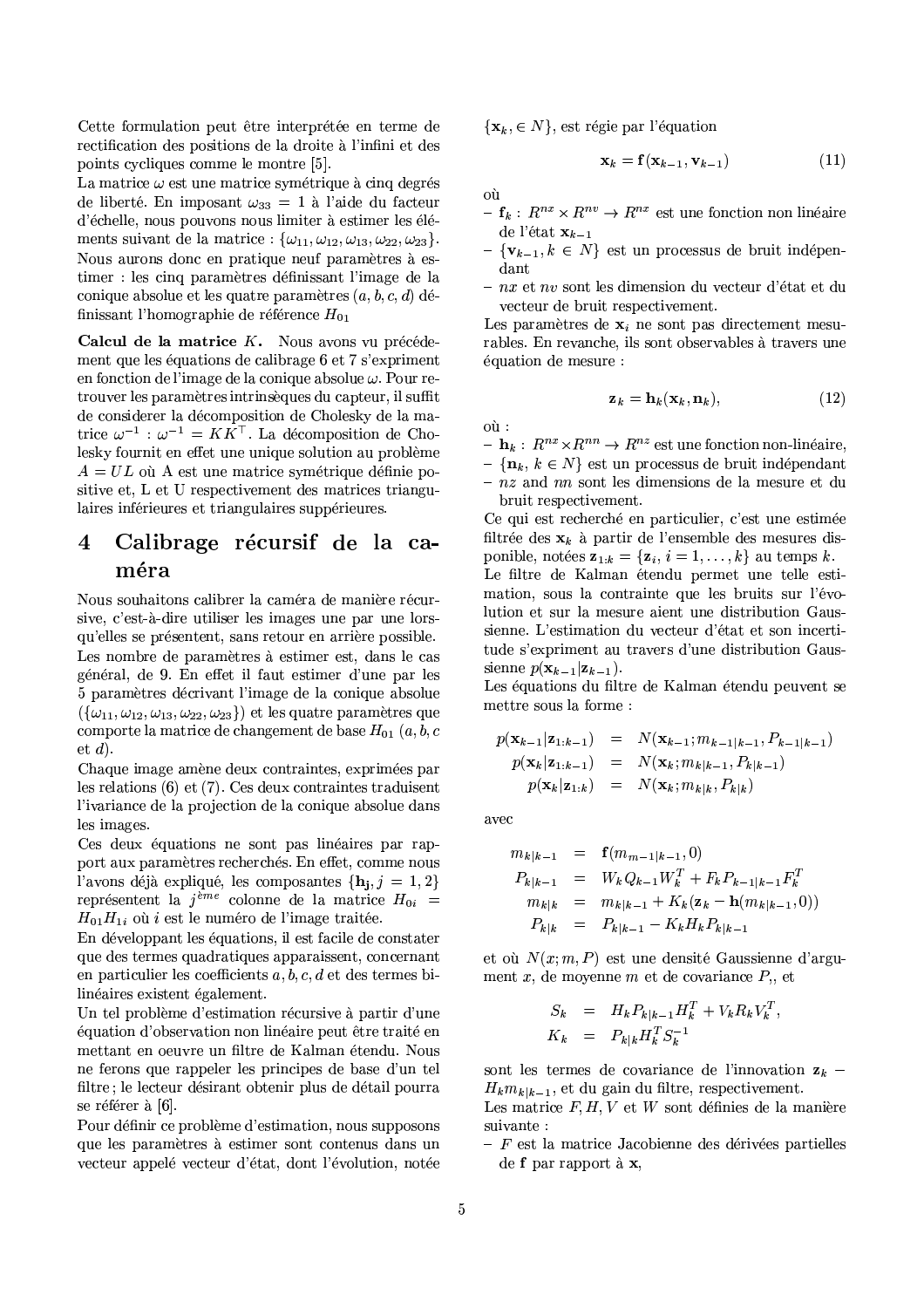- $-$  H est la matrice Jacobienne des dérivées partielles de h par rapport à x,
- $-$  W est la matrice Jacobienne des dérivées partielles de  $f$  par rapport à  $v$ .
- $V$  est la matrice Jacobienne des dérivées partielles de h par rapport à n

Dans l'implémentation que nous avons réalisé, les expressions de ces matrices Jacobiennes ont été calculées de manière analytique.

#### $\overline{5}$ Résultats expérimentaux

Les résultats que nous présentons dans cet article sont des résultats obtenus en simulation afin de pouvoir faire varier expérimentalement les différentes conditions d'utilisation de la méthode.

Nous supposons observer une mire parfaitement plane. Les homographies  $H_{1i}$  utilisées sont calculées en placant la caméra successivement à différentes positions autour de la mire et en calculant les homographies entre images par mise en correspondance de quatre points. Nous introduisons ici un bruit sur les points mis en correspondance, bruits traduisant une erreur de détection des indices visuels permettant le calcul des homographies. Ici le bruit est de 1% de la taille de la mire dans l'image, ce qui reviendrait à une erreur de 1 pixel sur une mire mesurant 100 pixels dans l'image. La matrice  $H_{01}$  est supposée connue avec plus ou moins d'incertitude. Si elle est parfaitement connue, cela revient à dire que les coordonnées des points de la mire dans le repère de la mire sont parfaitement connus. Des incertitudes ont ainsi été introduite sur les coefficients de  $H_{01}$ .

Nous avons expérimentalement observé qu'une quinzaine d'images étaient suffisantes pour obtenir une estimation des paramètres recherchés.

La figure 2 présente un cas type illustrant les résultats obtenus. La caméra est supposée avoir des focales de 1000, avoir  $512 \times 512$  pixels, un point principal au milieu de l'image et un skew de 0.

Les courbes données sur la figure représente l'écart type observé sur l'estimation de l'une des focales de la caméra, en fonction de l'incertitude sur les valeurs initiales fournies. Les trois graphiques présentent des situations où  $H_{01}$  comporte différents degrés d'erreur (respectivement  $0\%$ ,  $20\%$  et  $50\%$  d'erreur).

En regardant ces courbes, nous constatons que si  $H_{01}$ est connu avec moins de 20% d'incertitude, l'estimation est très satisfaisante, moins de .5% d'erreur sur la focale, même si les valeurs initiales de la caméra sont très erronées (50%). Des résultats similaires sont obtenus sur l'estimation des autres paramètres (point principal, skew).

En revanche, lorsque l'erreur sur  $H_{01}$  devient très importante, il devient nécessaire d'avoir une initialisation correcte (par exemple moins de 20% d'erreur sur la focale avec une erreur de 50% sur  $H_{01}$ ).



FIG. 2 - Résultats de calibration. Ces courbes représent l'écart type observé sur l'estimation de l'une des focales de la caméra en fonction de l'incertitude sur la valeur initiale fournie. La focale est de 1000. Les trois graphiques présentent des situations où  $H_{01}$  comporte différents degrés d'erreur (respectivement 0%, 20% et 50% d'erreur)